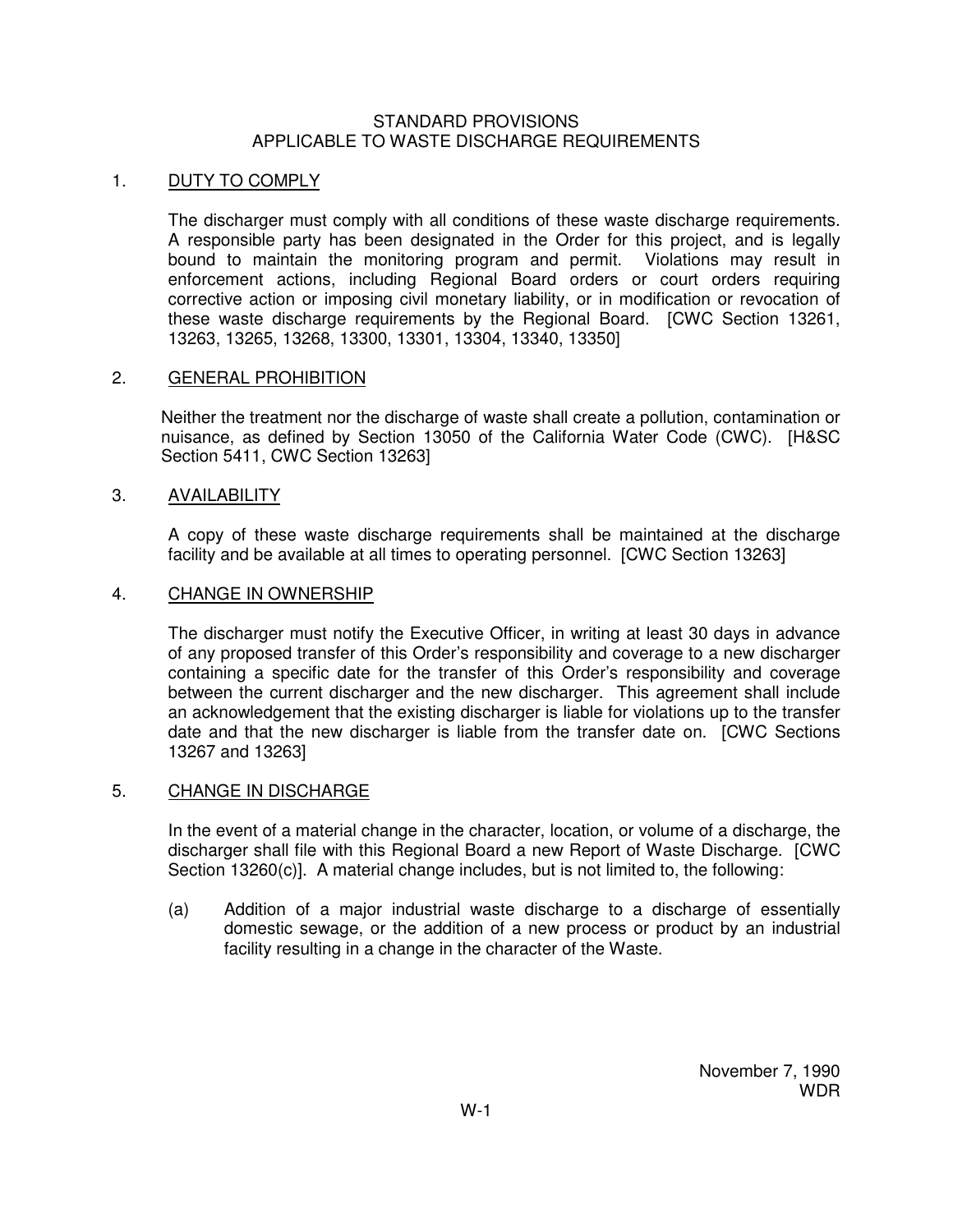# Standard Provisions Applicable to

Waste Discharge Requirements

- (b) Significant change in disposal method, e.g., change from a land disposal to a direct discharge to water, or change in the method of treatment which would significantly alter the characteristics of the waste.
- (c) Significant change in the disposal area, e.g., moving the discharge to another drainage area, to a different water body, or to a disposal area significantly removed from the original area potentially causing different water quality or nuisance problems.
- (d) Increase in flow beyond that specified in the waste discharge requirements.
- (e) Increase in the area or depth to be used for solid waste disposal beyond that specified in the waste discharge requirements. [CCR Title 23 Section 2210]

# 6. REVISION

These waste discharge requirements are subject to review and revision by the Regional Board. [CCR Section 13263]

# 7. TERMINATION

Where the discharger becomes aware that it failed to submit any relevant facts in a Report of Waste Discharge or submitted incorrect information in a Report of Waste Discharge or in any report to the Regional Board, it shall promptly submit such facts or information. [CWC Sections 13260 and 13267]

#### 8. VESTED RIGHTS

This Order does not convey any property rights of any sort or any exclusive privileges. The requirements prescribed herein do not authorize the commission of any act causing injury to persons or property, do not protect the discharger from his liability under Federal, State or local laws, nor do they create a vested right for the discharger to continue the waste discharge. [CWC Section 13263(g)]

#### 9. SEVERABILITY

Provisions of these waste discharge requirements are severable. If any provision of these requirements are found invalid, the remainder of the requirements shall not be affected. [CWC Section 921]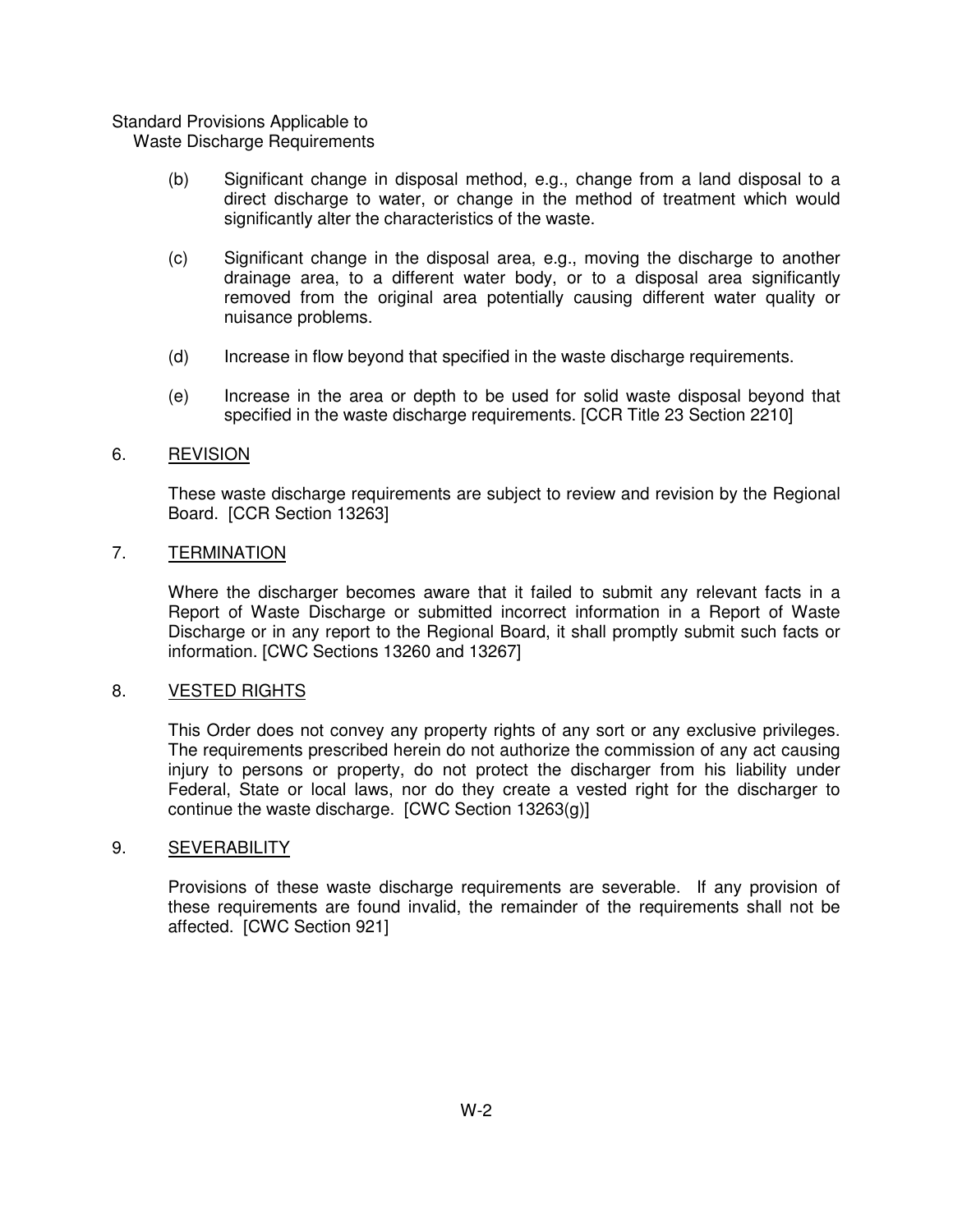Standard Provisions Applicable to Waste Discharge Requirements

# 10. OPERATION AND MAINTENANCE

The discharger shall, at all times, properly operate and maintain all facilities and systems of treatment and control (and related appurtenances) which are installed or used by the discharger to achieve compliance with conditions of this Order. Proper operation and maintenance includes effective performance, adequate funding, adequate operator staffing and training, and adequate laboratory and process controls including appropriate quality assurance procedures. This provision requires the operation of backup or auxiliary facilities or similar systems only when necessary to achieve compliance with the conditions of this Order. [CWC Section 13263(f)]

# 11. HAZARDOUS RELEASES

Except for a discharge which is in compliance with these waste discharge requirements, any person who, without regard to intent or negligence, causes or permits any hazardous substance or sewage to be discharged in or on any waters of the State, or discharged or deposited where it is, or probably will be, discharged in or on any waters of the State, shall, as soon as (a) that person has knowledge of the discharge, (b) notification is possible, and (c) notification can be provided without substantially impeding cleanup or other emergency measures, immediately notify the Office of Emergency Services of the discharge in accordance with the spill reporting provision of the State toxic disaster contingency plan adopted pursuant to Article 3.7 (commencing with Section 8574.7) of Chapter 7 of Division 1 of Title 2 of the Government Code, and immediately notify the State Board or the appropriate Regional Board of the discharge. This provision does not require reporting of any discharge of less than a reportable quantity as provided for under subdivisions (f) and (g) of Section 13271 of the Water Code unless the discharger is in violation of a prohibition in the applicable Water Quality Control plan. [CWC Section 1327(a)]

#### 12. PETROLEUM RELEASES

Except for a discharge which is in compliance with these waste discharge requirements, any person who without regard to intent or negligence, causes or permits any oil or petroleum product to be discharged in or on any waters of the State, or discharged or deposited where it is, or probably will be, discharged in or on any waters of the State, shall, as soon as (a) such person has knowledge of the discharge, (b) notification is possible, and (c) notification can be provided without substantially impeding cleanup or other emergency measures, immediately notify the Office of Emergency Services of the discharge in accordance with the spill reporting provision of the State oil spill contingency plan adopted pursuant to Article 3.5 (commencing with Section 8574.1) of Chapter 7 of Division 1 of Title 2 of the Government Code. This provision does not require reporting of any discharge of less than 42 gallons unless the discharge is also required to be reported pursuant to Section 311 of the Clean Water Act or the discharge is in violation of a prohibition in the applicable Water Quality Control Plan. [CWC Section 13272]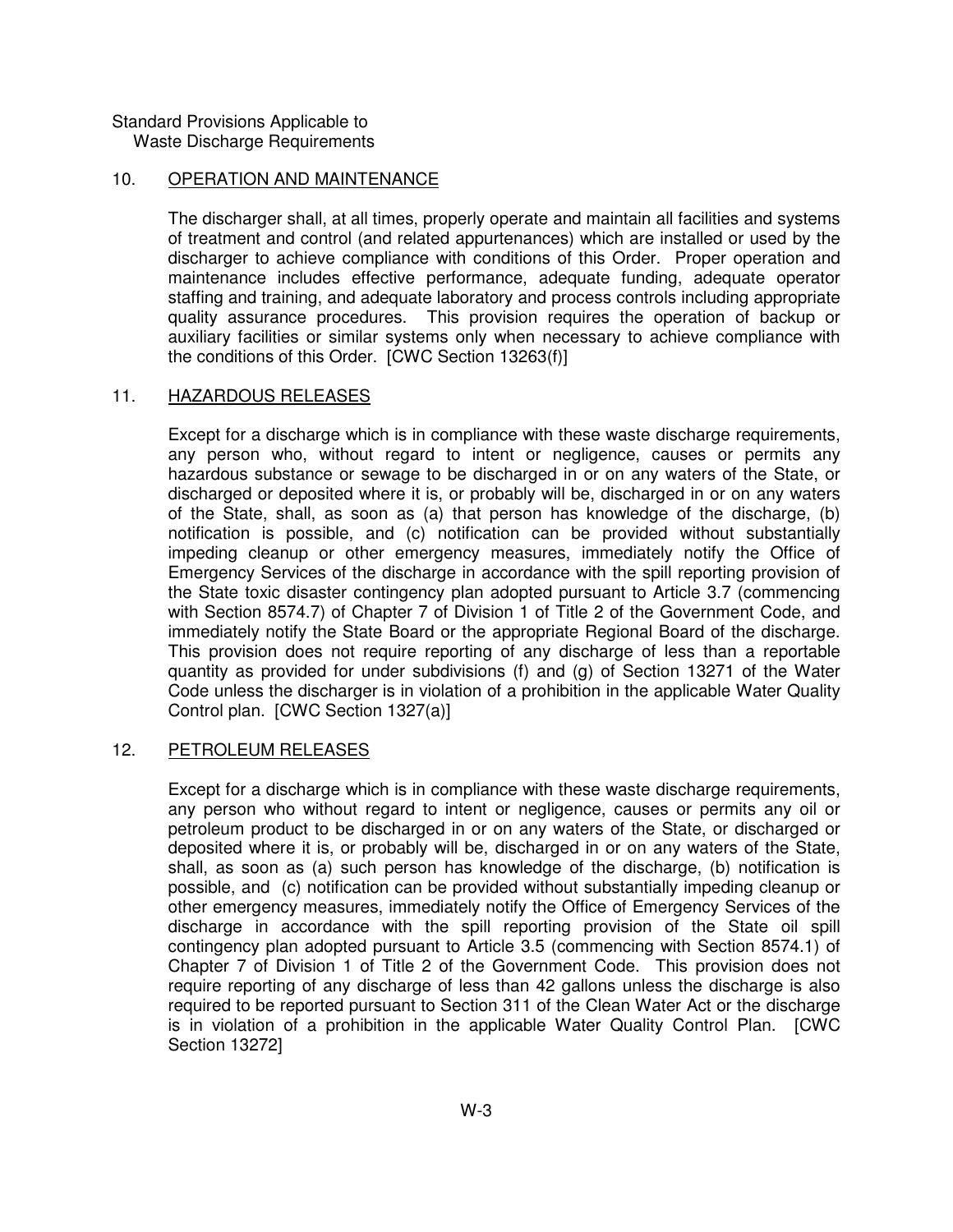Standard Provisions Applicable to

Waste Discharge Requirements

# 13. ENTRY AND INSPECTION

The discharger shall allow the Regional Board, or an authorized representative upon the presentation of credentials and other documents as may be required by law, to:

- (a) Enter upon the discharger's premises where a regulated facility or activity is located or conducted, or where records must be kept under the conditions of this Order;
- (b) Have access to and copy, at reasonable times, any records that must be kept under the conditions of this Order;
- (c) Inspect at reasonable times any facilities, equipment (including monitoring and control equipment), practices, or operations regulated or required under this Order; and
- (d) Sample or monitor at reasonable times, for the purposes of assuring compliance with this Order, or as otherwise authorized by the California Water Code, any substances or parameters at any location. [CWC Section 13267]

# 14. MONITORING PROGRAM AND DEVICES

The discharger shall furnish, under penalty of perjury, technical monitoring program reports; such reports shall be submitted in accordance with specifications prepared by the Executive Officer, which specifications are subject to periodic revisions as may be warranted. [CWC Section 13267]

All monitoring instruments and devices used by the discharger to fulfill the prescribed monitoring program shall be properly maintained and calibrated as necessary to ensure their continued accuracy. All flow measurement devices shall be calibrated at least once per year, or more frequently, to ensure continued accuracy of the devices. Annually, the discharger shall submit to the Executive Office a written statement, signed by a registered professional engineer, certifying that all flow measurement devices have been calibrated and will reliably achieve the accuracy required.

Unless otherwise permitted by the Regional Board Executive officer, all analyses shall be conducted at a laboratory certified for such analyses by the State Department of Health Services. The Regional Board Executive Officer may allow use of an uncertified laboratory under exceptional circumstances, such as when the closest laboratory to the monitoring location is outside the State boundaries and therefore not subject to certification. All analyses shall be required to be conducted in accordance with the latest edition of "Guidelines Establishing Test Procedures for Analysis of Pollutants" [40CFR Part 136] promulgated by the U.S. Environmental Protection Agency. [CCR Title 23, Section 2230]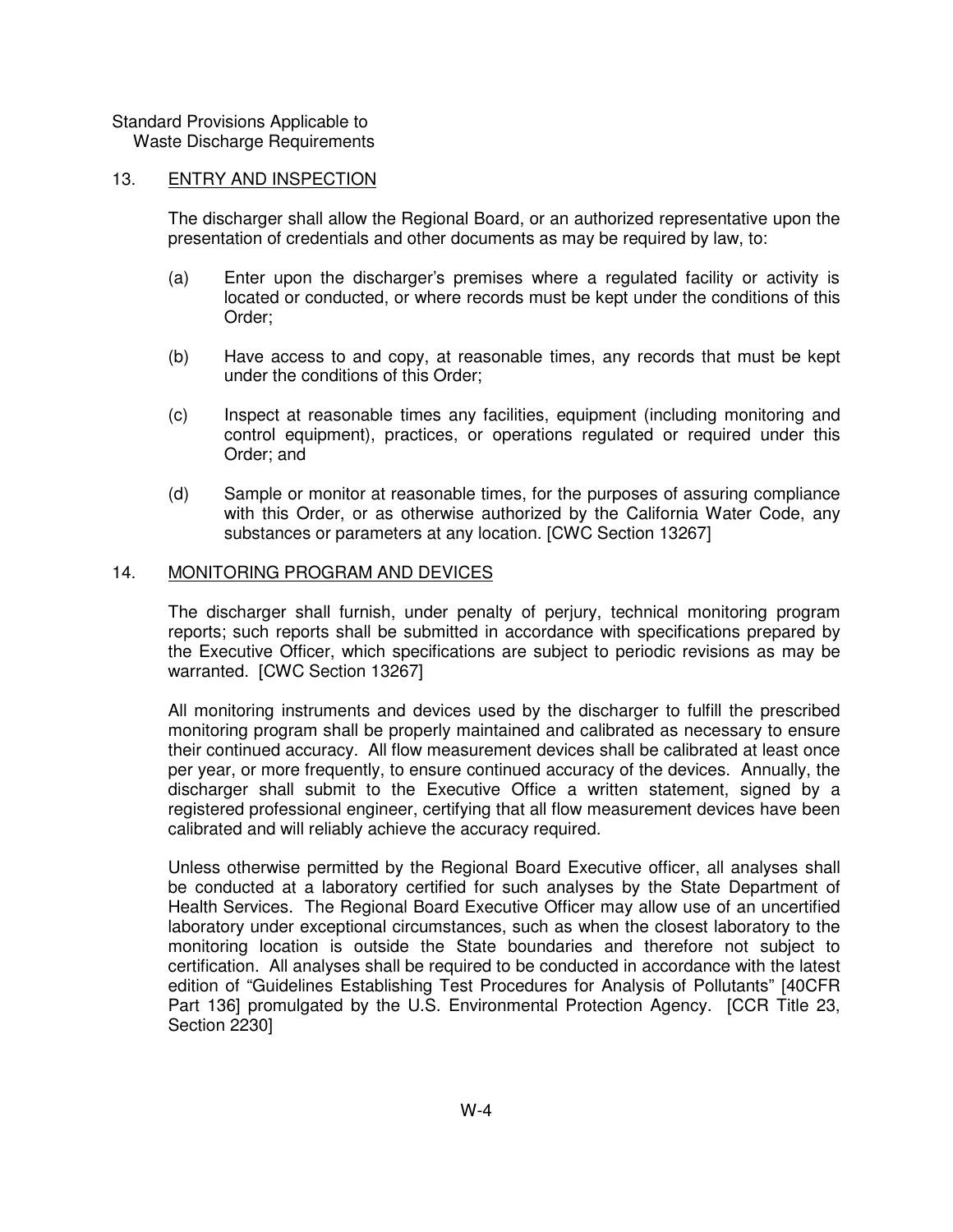Standard Provisions Applicable to Waste Discharge Requirements

# 15. TREATMENT FAILURE

In an enforcement action, it shall not be a defense for the discharger that it would have been necessary to halt or to reduce the permitted activity in order to maintain compliance with this Order. Upon reduction, loss, or failure of the treatment facility, the discharger shall, to the extent necessary to maintain compliance with this Order, control production or all discharges, or both, until the facility is restored or an alternative method of treatment is provided. This provision applies, for example, when the primary source of power of the treatment facility fails, is reduced, or is lost. [CWC Section 13263(f)]

#### 16. DISCHARGE TO NAVIGABLE WATERS

Any person discharging or proposing to discharge to navigable waters from a point source (except for discharge of dredged or fill material subject to Section 404 fo the Clean Water Act and discharge subject to a general NPDES permit) must file an NPDES permit application with the Regional Board. [CCR Title 2 Section 22357]

# 17. ENDANGERMENT TO HEALTH AND ENVIRONMENT

The discharger shall report any noncompliance which may endanger health or the environment. Any such information shall be provided verbally to the Executive Officer within 24 hours from the time the discharger becomes aware of the circumstances. A written submission shall also be provided within five days of the time the discharger becomes aware of the circumstances. The written submission shall contain a description of the noncompliance and its cause; the period of noncompliance, including exact dates and times, and if the noncompliance has not been corrected; the anticipated time it is expected to continue and steps taken or planned to reduce, eliminate, and prevent recurrence of the noncompliance. The Executive officer, or an authorized representative, may waive the written report on a case-by-case basis if the oral report has been received within 24 hours. The following occurrence(s) must be reported to the Executive Office within 24 hours:

- (a) Any bypass from any portion of the treatment facility.
- (b) Any discharge of treated or untreated wastewater resulting from sewer line breaks, obstruction, surcharge or any other circumstances.
- (c) Any treatment plan upset which causes the effluent limitation of this Order to be exceeded. [CWC Sections 13263 and 13267]

#### 18. MAINTENANCE OF RECORDS

The discharger shall retain records of all monitoring information including all calibration and maintenance records, all original strip chart recordings for continuous monitoring instrumentation, copies off all reports required by this Order, and record of all data used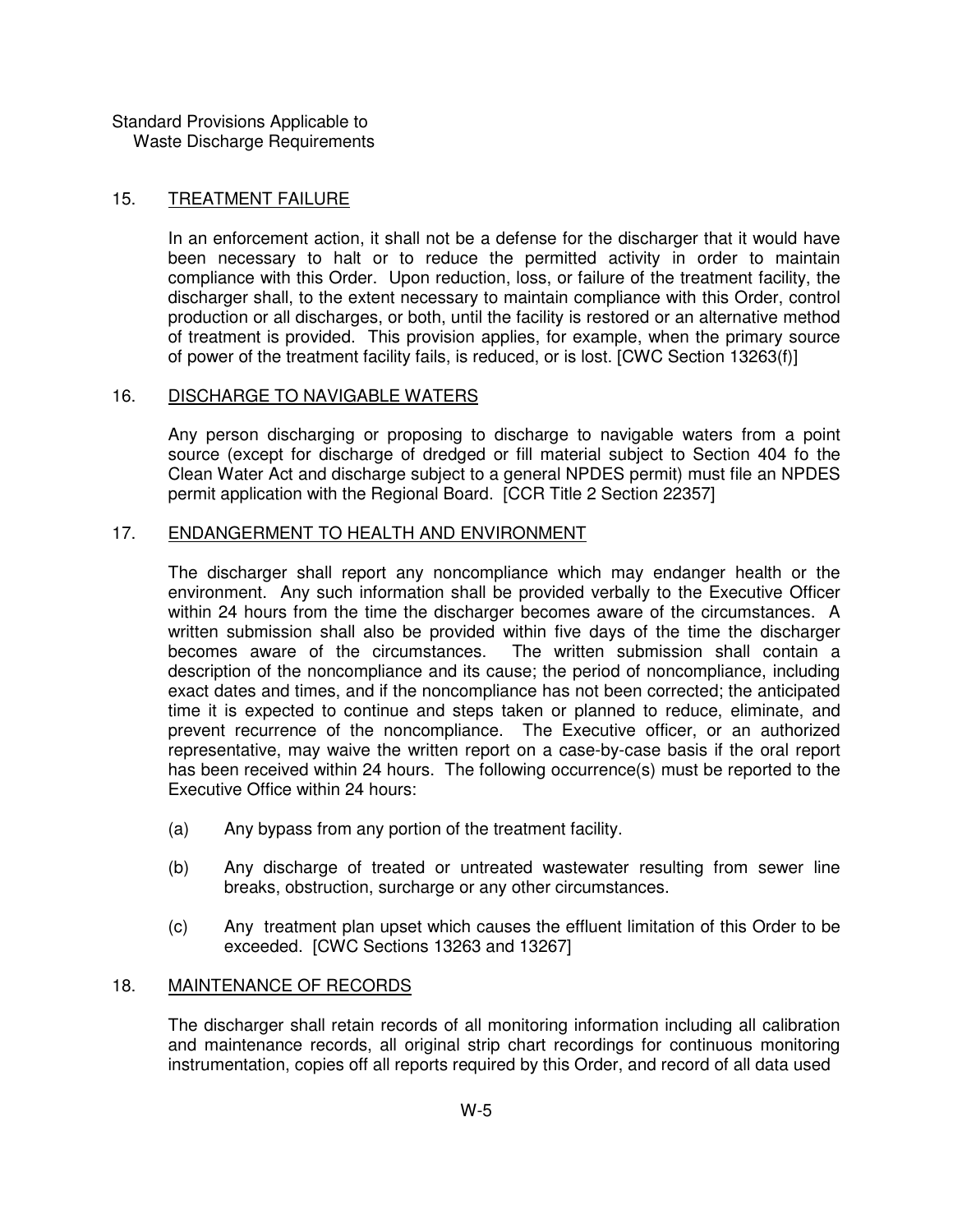# Standard Provisions Applicable to

Waste Discharge Requirements

to complete the application for this Order. Records shall be maintained for a minimum of three years from the date of the sample, measurement, report, or application. This period may be extended during the course of any unresolved litigation regarding this discharge or when requested by the Regional Board Executive Officer.

Records of monitoring information shall include:

- (a) The date, exact place, and time of sampling or measurement;
- (b) The individual(s) who performed the sampling or measurement;
- (c) The date(s) analyses were performed;
- (d) The individual(s) who performed the analyses;
- (e) The analytical techniques or method used; and
- (f) The results of such analyses.
- 19. (a) All application reports or information to be submitted to the Executive Office shall be signed and certified as follows:
	- (1) For a corporation by a principal executive officer or at least the level of vice president.
	- (2) For a partnership or sole proprietorship by a general partner or the proprietor, respectively.
	- (3) For a municipality, state, federal, or other public agency  $-$  by either a principal executive officer or ranking elected official.
	- (b) A duly authorized representative of a person designated in paragraph (a) of this provision may sign documents if:
		- (1) The authorization is made in writing by a person described in paragraph (a) of this provision.
		- (2) The authorization specifies either an individual or position having responsibility for the overall operation of the regulated facility or activity; and
		- (3) The written authorization is submitted to the Executive Officer.

Any person signing a document under this Section shall make the following certification: